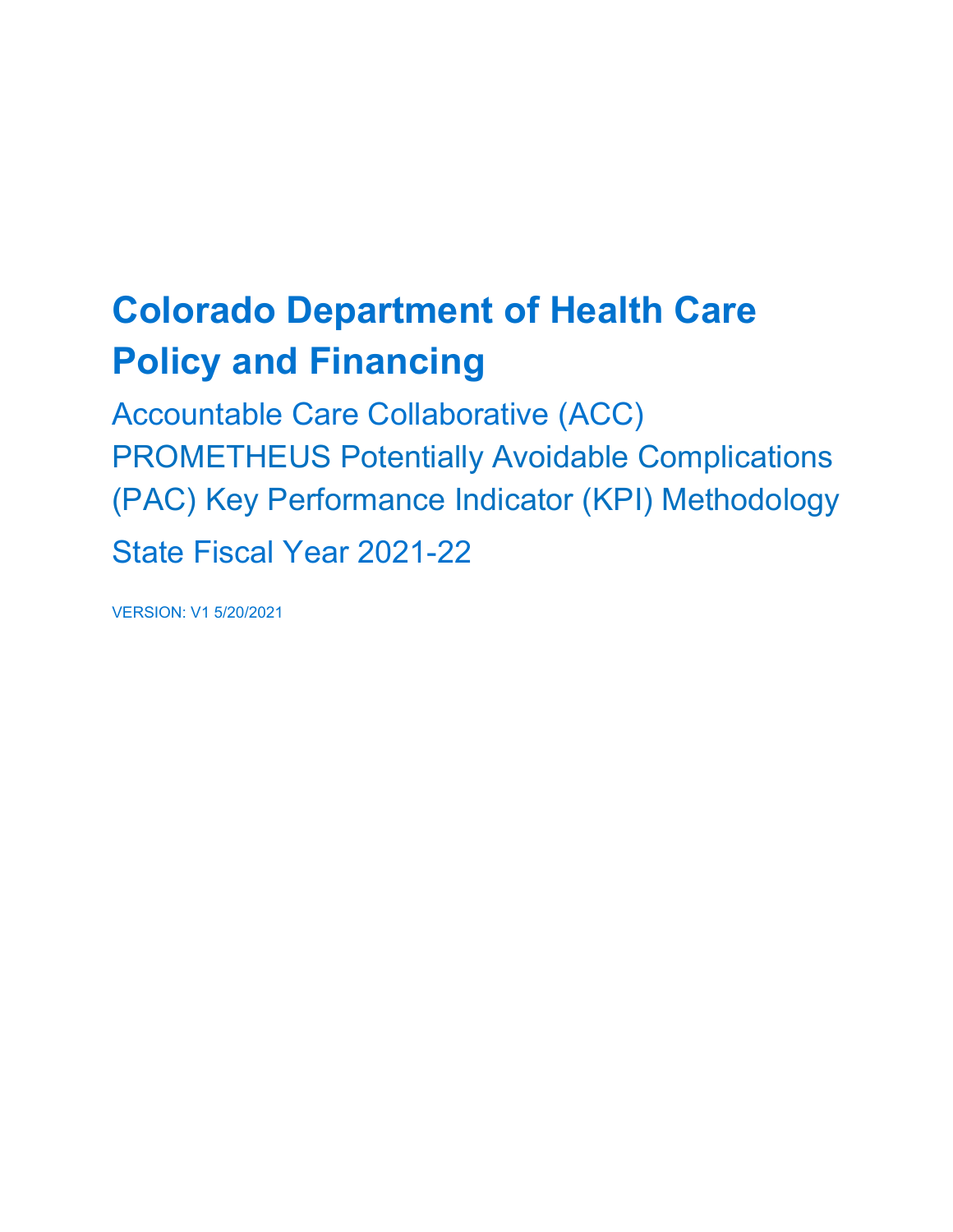### **Table of Contents**

| Document Information                | ii.            |
|-------------------------------------|----------------|
| <b>Section 1: Introduction</b>      |                |
| 1.1 Overview                        | 1              |
| 1.2 Purpose                         |                |
| 1.3 Scope                           |                |
| 1.4 Document Maintenance            |                |
|                                     |                |
| <b>Section 2: Data Requirements</b> | $\mathbf{2}$   |
| 2.1 Background                      | $\overline{2}$ |
| 2.2 Evaluation and Baseline Period  | $\overline{2}$ |
| 2.3 Baseline Population             | $\overline{2}$ |
| 2.4 Evaluation Population           | $\overline{2}$ |
|                                     |                |
|                                     |                |
|                                     |                |
|                                     |                |
|                                     |                |
|                                     |                |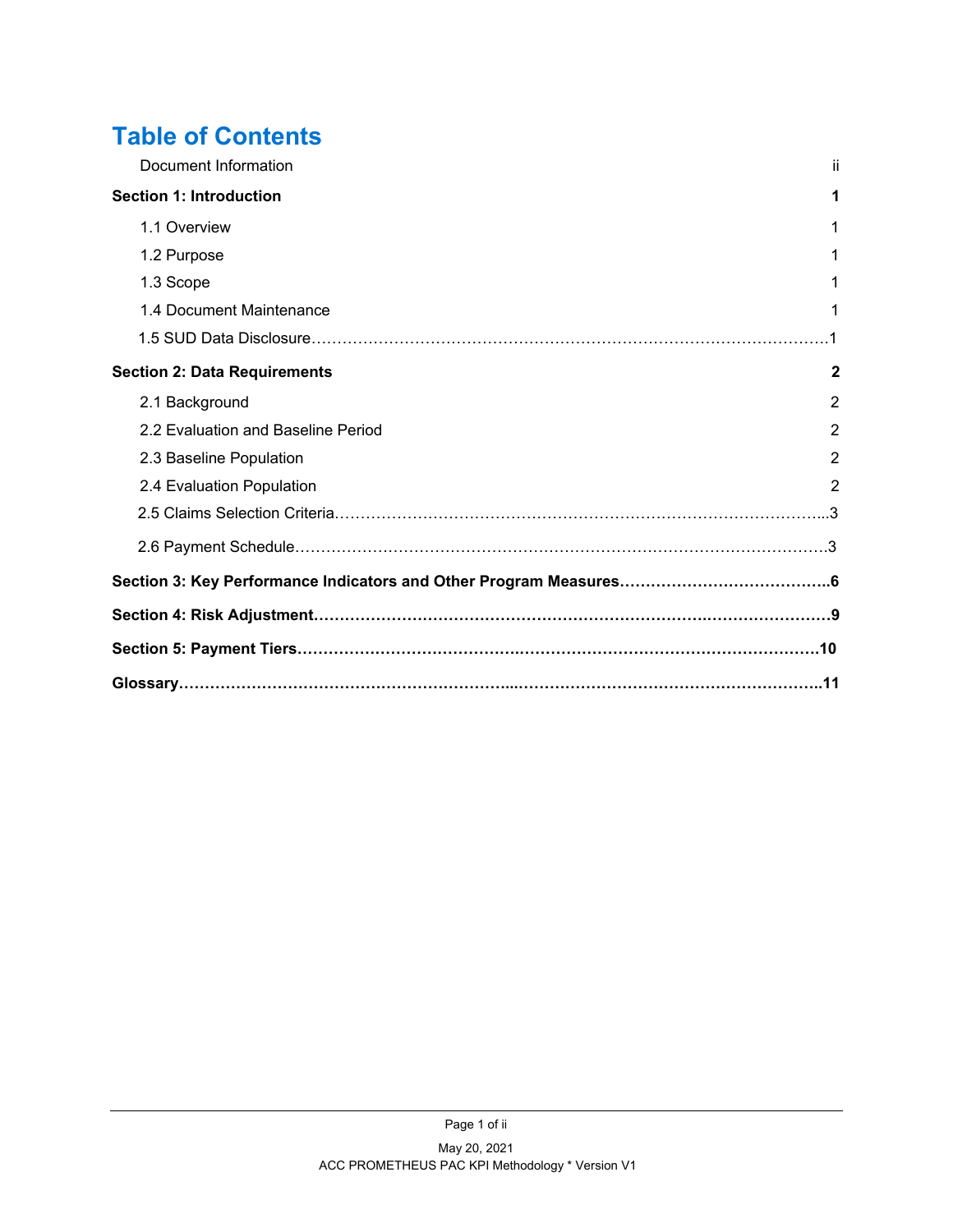### <span id="page-2-0"></span>**Document Information**

Document Identification

| Author(s):            | Department of Health Care Policy and Financing (Department) Payment<br>Reform Staff                 |
|-----------------------|-----------------------------------------------------------------------------------------------------|
| <b>Document Name:</b> | Accountable Care Collaborative (ACC) PROMETHEUS PAC Key<br>Performance Indicators (KPI) Methodology |
| Location:             |                                                                                                     |
| Distribution:         | Regional Accountable Entities (RAEs)                                                                |

Revision History

**Document Date Version Change Description**

**Related Documents**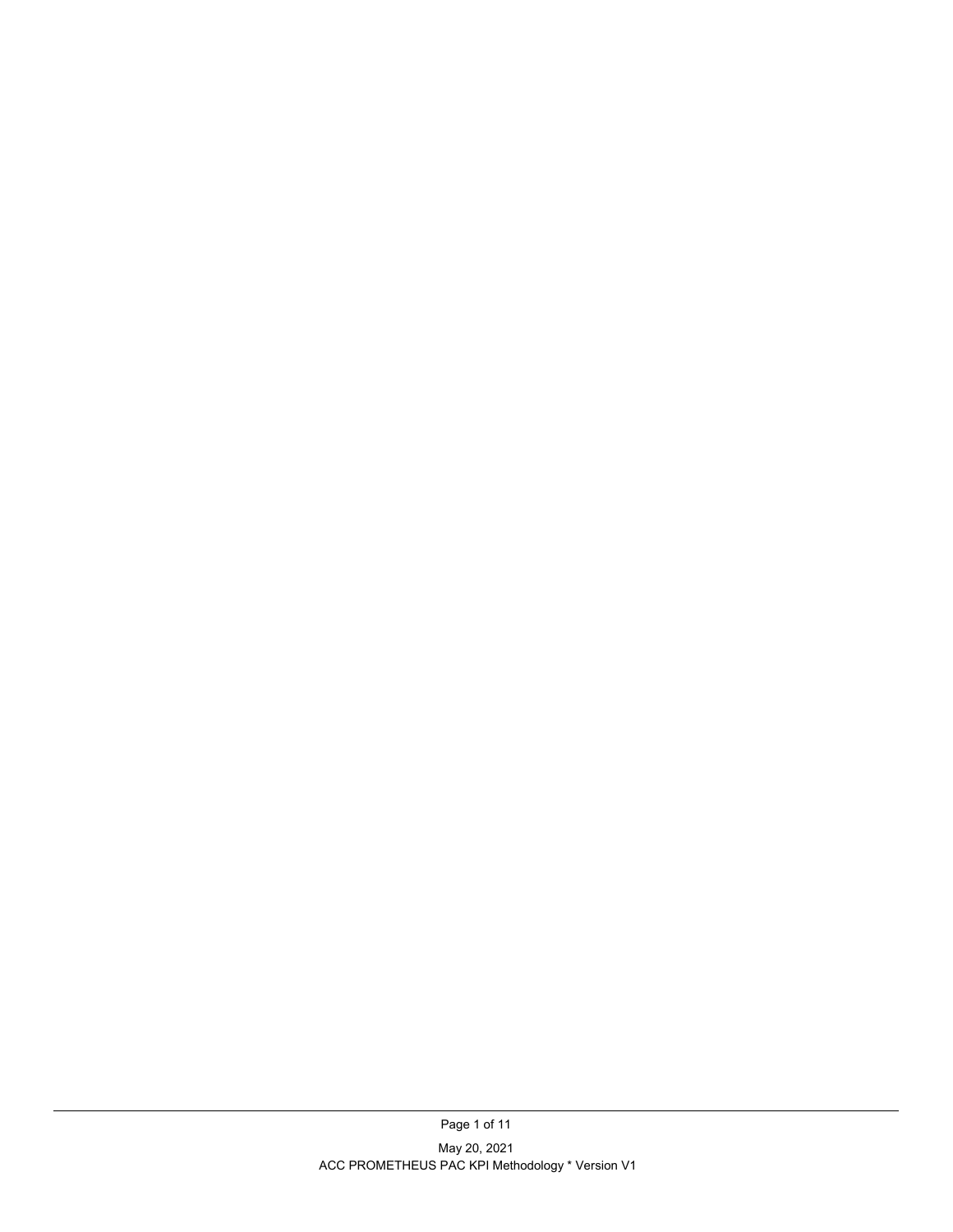## **SECTION 1: INTRODUCTION**

#### <span id="page-4-0"></span>**1.1 Overview**

The Accountable Care Collaborative (ACC) Key Performance Indicators (KPI) Methodology document describes the approach the Department of Health Care Policy and Financing (Department) uses for calculating the KPIs and other measures for the ACC program.

<span id="page-4-1"></span>While the Department intends to have a KPI based on a PROMETHEUS performance statistic in the future, the current PROMETHEUS model best support a process measure that focuses on embedding the PROMETHEUS model within current operations of the RAEs. To earn the full KPI incentive for the PROMETHEUS measure for the third year of the ACC, RAEs must first submit a Project Plan that describes activities to be implemented by the RAE to impact initial areas of opportunity identified through PROMETHEUS. The plan must include key implementation milestones for programs and activities. The completion of these key implementation milestones will serve as the second component of the PROMETHEUS process measure. Together, these two components will help prepare RAEs for future performance years' work when the Department expects more impactful results.

#### **1.2 Purpose**

The purpose of this document is to describe the methodologies used to calculate the PROMETHEUS Potentially Avoidable Complications (PAC) KPI performance incentive payments for RAEs in State Fiscal Year (SFY) 2021-22.

### <span id="page-4-2"></span>**1.3 Scope**

This document addresses only the methodology utilized to calculate the ACC PROMETHEUS PAC KPI.

#### <span id="page-4-3"></span>**1.4 Document Maintenance**

This document will be reviewed annually at the start of the new SFY and updated as necessary. This document contains a Revision History log on the Document Information page (see page ). When changes occur, the version number will be updated to the next increment as well as the revision date and change description. Unless otherwise noted, the author of the revision will be the document's author, as identified in the Document Identification table, which is also on the Document Information page.

### **1.5 SUD Data Disclosure**

Since the RAEs will be receiving SUD data in their PROMETHEUS dashboards the below disclosure is required by the Department to include in this document.

- 1. This information has been disclosed to you from records protected by federal confidentiality rules (42 CFR part 2). The federal rules prohibit you from making any further disclosure of information in this record that identifies a patient as having or having had a substance use disorder either directly, by reference to publicly available information, or through verification of such identification by another person unless further disclosure is expressly permitted by the written consent of the individual whose information is being disclosed or as otherwise permitted by 42 CFR part 2. A general authorization for the release of medical or other information is NOT sufficient for this purpose (see § 2.31). The federal rules restrict any use of the information to investigate or prosecute with regard to a crime any patient with a substance use disorder, except as provided at  $\S$ § 2.12(c)(5) and 2.65.
- 2. 42 CFR part 2 prohibits unauthorized disclosure of these records.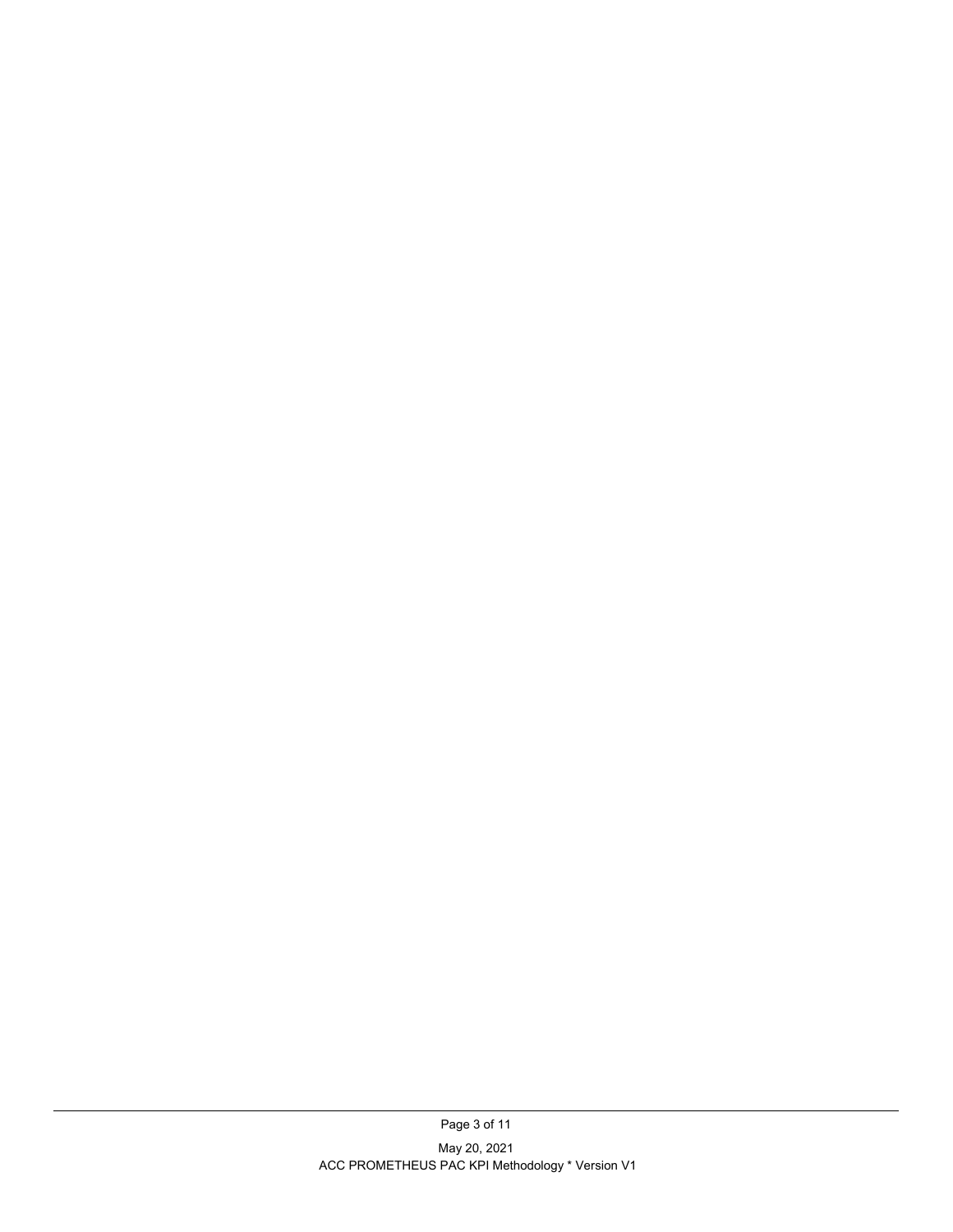## **SECTION 2: DATA REQUIREMENTS**

### <span id="page-6-0"></span>**2.1 Background**

ACC population: Four dollars of the per-member per-month (PMPM) payment to each RAE is withheld by the Department. RAEs are eligible to receive the four-dollar (\$4.00) withhold by achieving performance standards for the KPIs including: PROMETHEUS Potentially Avoidable Complications (PAC) rates

PROMETHEUS is an analytical tool that evaluates 'episodes of care', or clinically related sets of services, to determine if there is opportunity to reduce costs and improve quality. The tool, developed by Altarum, is capable of parsing services associated with 90+ different episodes of care (see link below for a complete list of episodes) into typical services and potentially avoidable complications.

*Overview and training materials:* <http://prometheusanalytics.net/deeper-dive/concepts-and-use>

*Episode Definitions:* <http://prometheusanalytics.net/deeper-dive/episode-care-definitions> <http://prometheusanalytics.net/deeper-dive/definitions-readable>

### <span id="page-6-1"></span>**2.2 Evaluation and Baseline Period**

RAEs will be given access to PROMETHEUS PAC results that are based on fee-for-service (FFS) claims and managed care encounters that occurred between **7/1/2018 (SFY2018-19)** and **6/30/2020 (SFY2019-20)**. RAEs will use these results to determine areas of opportunity and to develop a) a project plan and b) a milestone table, both of which will be submitted by **11/05/2021** and executed by **6/30/2022**.

### <span id="page-6-2"></span>**2.3 Baseline Population**

#### **Medicaid Enrollment:**

Clients enrolled in the ACC between 7/1/2018 and 6/30/2020.

#### **Exclusions:**

The PROMETHEUS model excludes clients dually enrolled in Medicare and Medicaid, as well as clients enrolled in PACE. The model assigns fee-for-service (FFS) claims and managed care encounters to episodes of care, so any claim or encounter that did not group to an episode will not be present in the PROMETHEUS results. Clients who did not receive any care between 7/1/2018 and 6/30/2020 that could be grouped to a PROMETHEUS episode will not be present in the PROMETHEUS results.

#### <span id="page-6-3"></span>**2.4 Evaluation Population**

N/A - The third performance period focuses on process – building regional infrastructure to support interventions that will reduce PAC rates in the future – rather than on measuring the changes in PAC rates in evaluation populations. The Department will continuously update the data underlying the dashboards with data from the RAEs' contract period as it becomes available and will refine measurement methodology as appropriate going forward.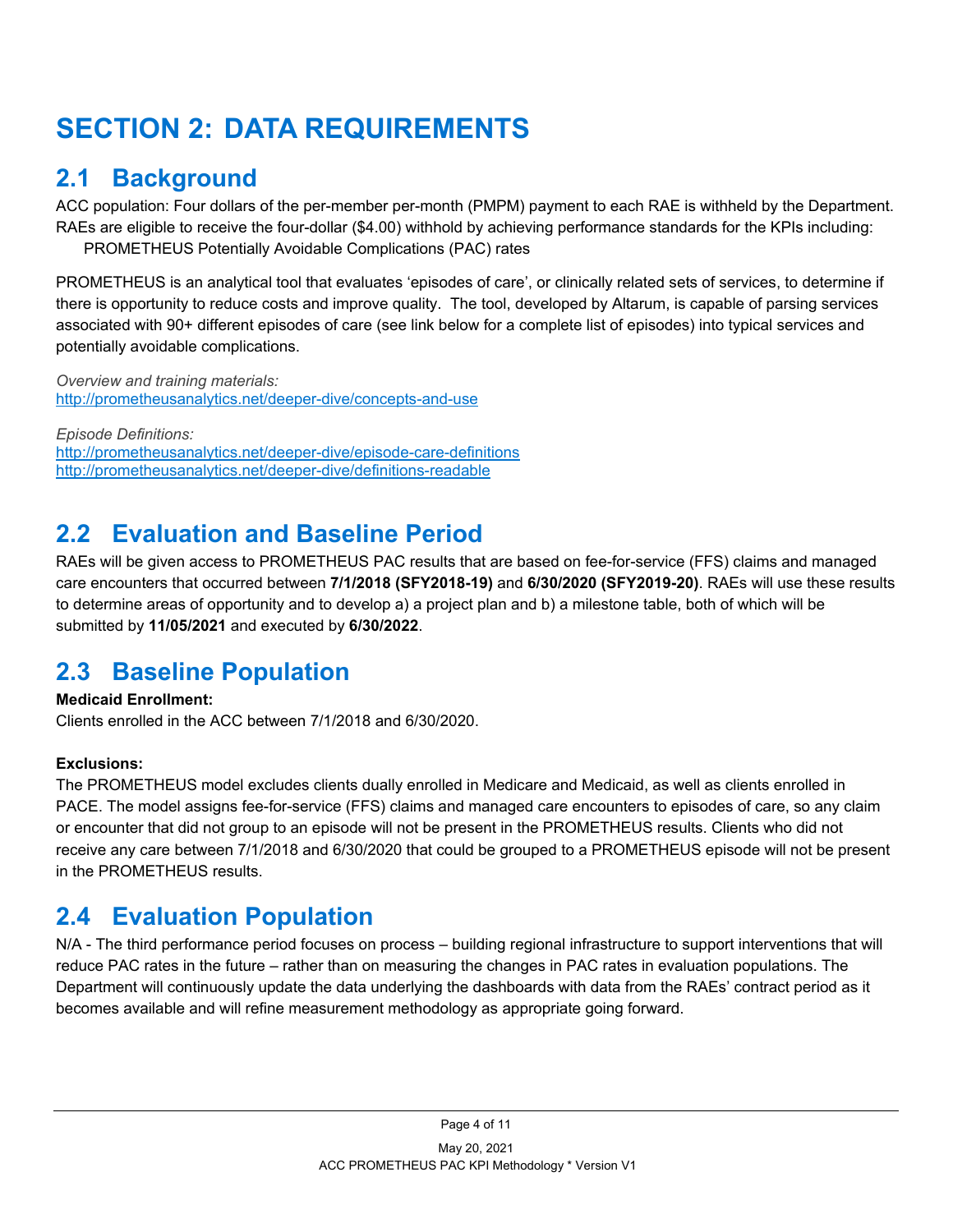#### **2.5 Claims Selection Criteria**

The following criteria was used to select the 7/1/2018 – 6/30/2020 claims and encounters:

- Include:
	- o Both facility and professional claims
	- o Pharmacy claims
	- o Paid claims
	- o Last claim (after all adjustments have been taken)
	- o Encounters:
		- − Dental encounters through ASO
		- − BHO encounters from each SFY's flat file
- Exclude:
	- o Deleted records

#### **2.6 Payment Schedule**

Payments are calculated on a quarterly basis but will be paid out annually in December of the next fiscal year. The RAEs will get paid for FY20-21 work in December of 2022 unless told otherwise.

| <b>FY22 Time Period</b>              | <b>Payment Based On</b>                                                                 | <b>Payment Amount</b>                                                 |
|--------------------------------------|-----------------------------------------------------------------------------------------|-----------------------------------------------------------------------|
| Quarter 1<br>$(7/1/21 - 9/30/21)$    | Project plan rough drafts<br>(with Milestone Table)                                     | \$0.571 PMPM x<br><b>Quarterly Caseload</b>                           |
| Quarter 2<br>$(10/1/21 - 12/31/21)$  | Approval of Final Project<br>Plan & timely submission of<br>Q2's milestone deliverables | Payment Tier PMPM<br>x Quarterly Caseload                             |
| Quarter 3<br>$(1/1/22 - 3/31/22)$    | Timely submission of Q3's<br>milestone deliverables                                     | <b>Payment Tier PMPM</b><br>x Quarterly Caseload                      |
| Quarter 4<br>$(4/1/22 - 6/30/22)$    | Timely submission of Q4's<br>milestone deliverables                                     | <b>Payment Tier PMPM</b><br>x Quarterly Caseload                      |
| <b>Final Payout</b><br>December 2022 | FY20-21                                                                                 | <b>Payment Tier PMPM</b><br>x Cumulative<br><b>Quarterly Caseload</b> |
|                                      | <b>KPI Payment Tiers</b>                                                                |                                                                       |
| Tier 1                               | \$0.428 PMPM                                                                            |                                                                       |
| Tier 2                               | \$0.571 PMPM                                                                            |                                                                       |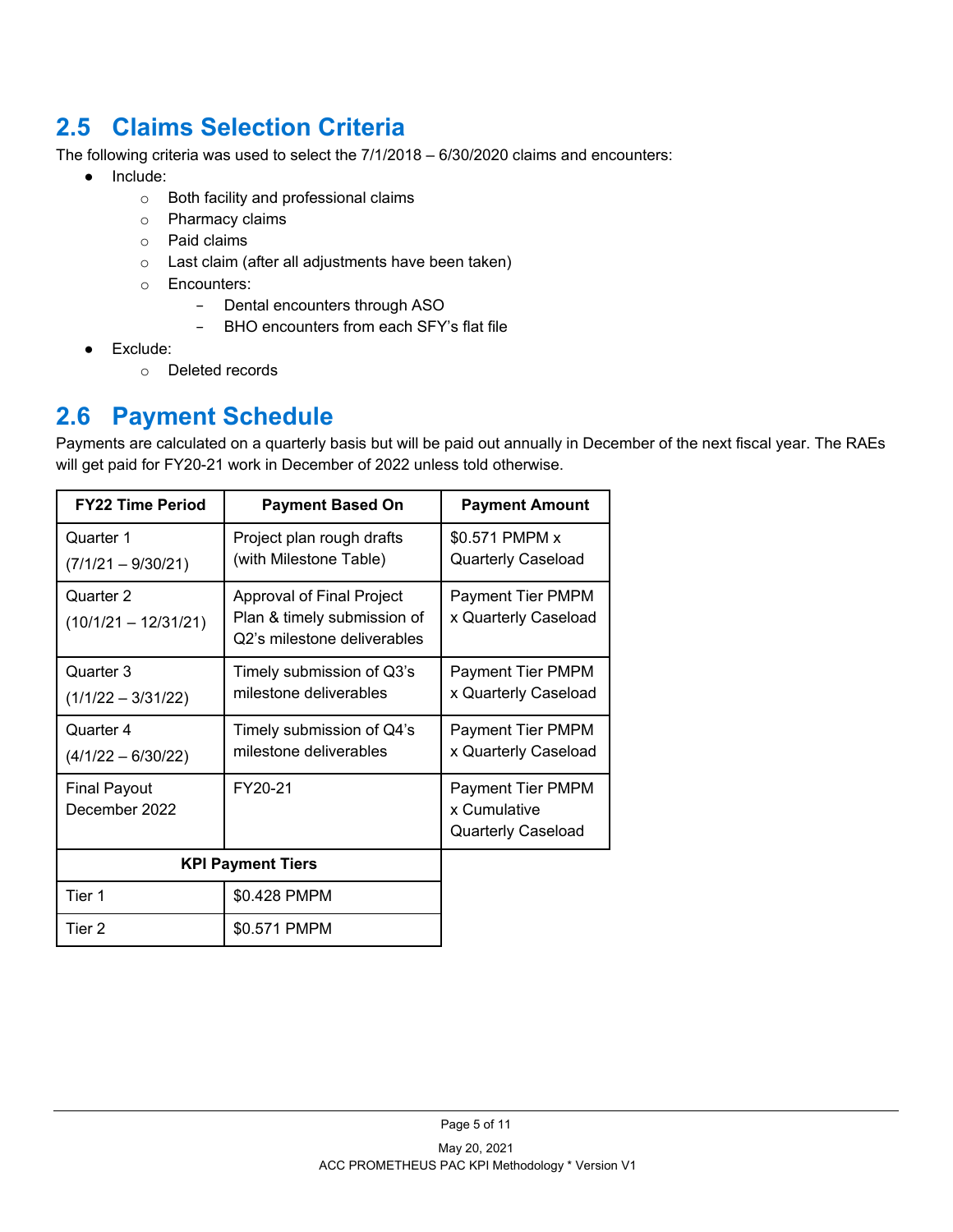| <b>Milestone Payment Tiers</b> |                |  |  |  |
|--------------------------------|----------------|--|--|--|
| % of Quarterly Points          | <b>Payment</b> |  |  |  |
| <b>Earned</b>                  | %              |  |  |  |
| $90 + \%$                      | 100%           |  |  |  |
| 80-89%                         | 75%            |  |  |  |
| $0 - 80%$                      | በ%             |  |  |  |

#### **Example – RAE 9**

- Per RAE 9's Milestone Table, their Quarter 2 deliverables together are worth 25 points, their Quarter 3 deliverables are worth 45 points, and their Quarter 4 deliverables are worth 30 points (for a grand total of 100 points across all interventions).
- RAE 9 submitted their FY21 Project Plan on time and thus received a full (Tier 2) payment rate for Quarter 1. There were 100 members months attributed to RAE 9 for all Q1, so the RAE earned a quarterly KPI payment of \$57.10. There were 100 members months attributed to RAE 9 for all Q2 and they earned all of their available points, so the RAE earned another quarterly KPI payment of \$57.10.
- In Quarter 3, the RAE missed a deadline for one of their milestone deliverable deadlines, and thus scored 40 out of 45 possible points (88%). Per the **Milestone Payment Tiers** table, the RAE earned a Tier 1 payment rate of \$0.428 PMPM. Again, 100 member-months were attributed to the RAE in Q3, resulting in a KPI payment of \$42.80.
- In Quarter 4, the RAE missed several milestone deliverable deadlines, scoring 19 out of 30 possible points (76%). Per the **Milestone Payment Tiers** table, the RAE earned no payment rate and will be paid \$0.00 for the quarter.

| FY21 Time<br><b>Period</b>            | <b>Attributio</b><br>n<br>Caseload | Available<br><b>Milestone</b><br><b>Points</b> | <b>Earned</b><br><b>Milestone</b><br><b>Points</b> | % of Available<br><b>Points Earned</b> | <b>Payment Tier</b> | <b>Payment Amount</b><br>(Caseload*<br>Payment Tier \$) |
|---------------------------------------|------------------------------------|------------------------------------------------|----------------------------------------------------|----------------------------------------|---------------------|---------------------------------------------------------|
| Quarter 1<br>$(7/1/21 -$<br>9/30/21   | 100<br>member-<br>months           | N/A                                            | N/A                                                | N/A                                    | N/A                 | \$57.10                                                 |
| Quarter 2<br>$(10/1/21 -$<br>12/31/21 | 100<br>member-<br>months           | 25                                             | 25                                                 | 100%                                   | 100% (\$0.571 PMPM) | \$57.10                                                 |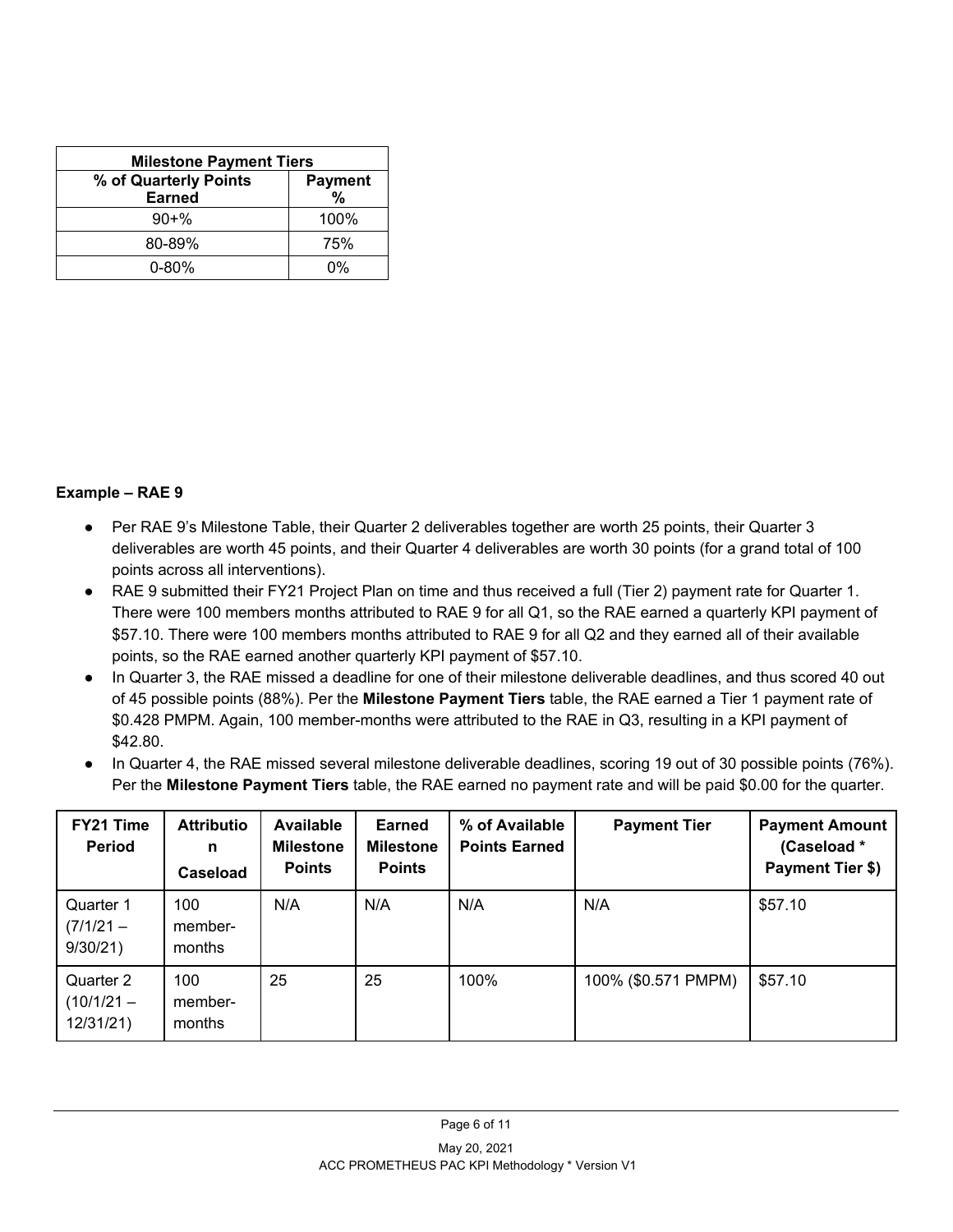| Quarter 3<br>$(1/1/22 - )$<br>3/31/22 | 100<br>member-<br>months | 45 | 40 | 88% | 75% (\$0.428 PMPM) | \$42.80 |
|---------------------------------------|--------------------------|----|----|-----|--------------------|---------|
| Quarter 4<br>$(4/1/22 -$<br>6/30/22)  | 100<br>member-<br>months | 30 | 19 | 76% | 0% (\$0.00 PMPM)   | \$0.00  |

#### **2.6.1 PROMETHEUS Project Plan**

RAE project plan describing intervention milestones to be executed by the RAE in FY2021-22 (and beyond as applicable) to reduce Potentially Avoidable Complications identified by PROMETHEUS.

**KPI Incentive Funding Tied to Component:** 25 available for PROMETHEUS measure is tied to the timely submission of Project Plans and associated Milestone Tables. Payment for this component will be calculated for SFY Quarter 1 (7/1/2021 - 9/30/2021) and will be based upon the RAE's attributed population during that quarter.

**Rough Draft Project Plan Due Date:** 9/10/2021 **Revised Draft Project Plan Due Date:** 10/08/2021 **Final Project Plan Due Date:** 11/05/2021

The 7-day grace period referred to in section 3.2.1 below is not applicable to the submission of Project Plan drafts; all submissions are expected on the dates listed above.

#### **2.6. 2 PROMETHEUS Project Plan Milestone Table**

Complete "Project Plan Milestone Table" template with appropriate documentation.

**KPI Incentive Funding Tied to Component:** Payment for this component will be calculated for SFY Quarters 2-4 (10/1/2021 - 6/30/2022) and will be based upon the RAE's attributed population during each quarter.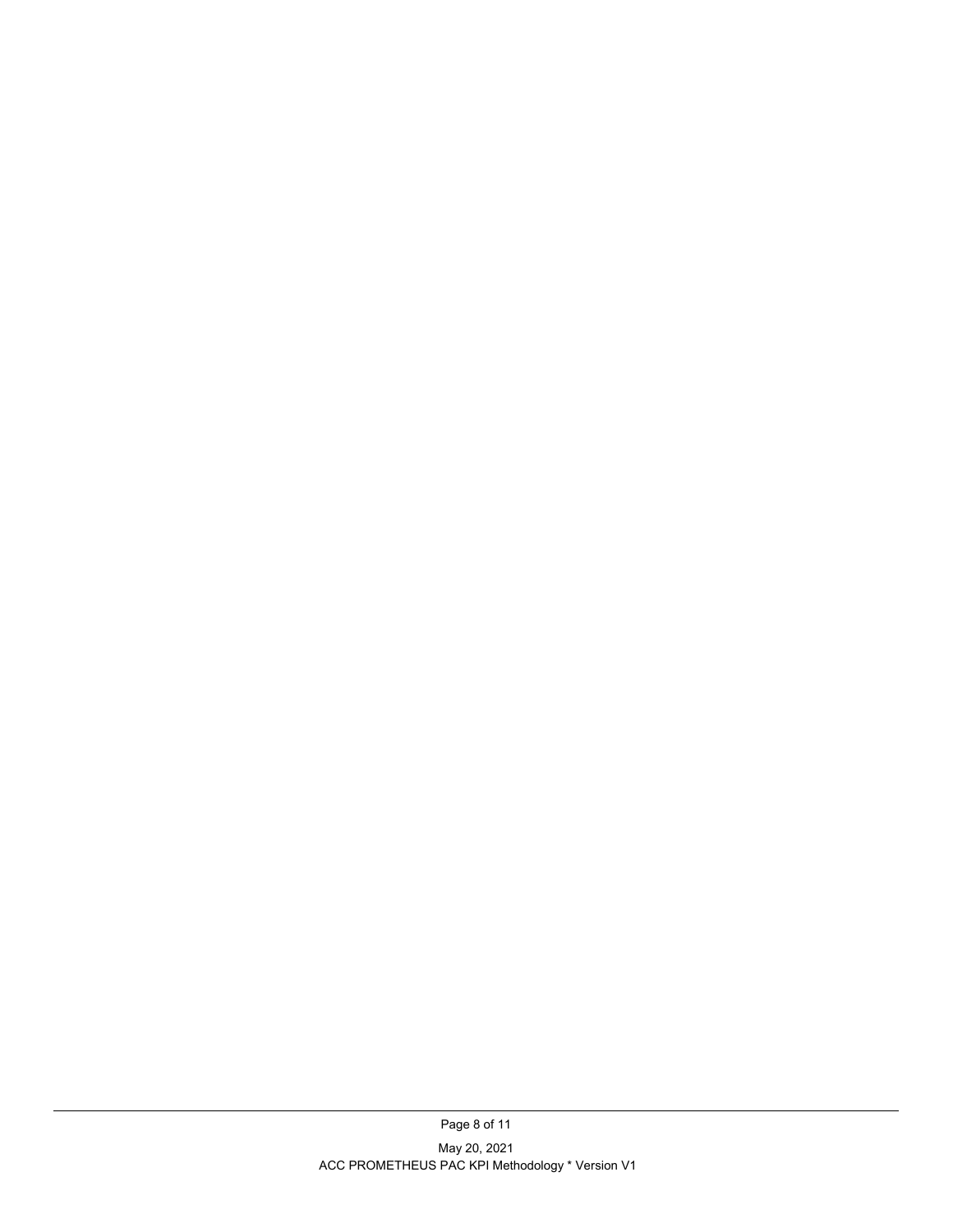### **SECTION 3: KEY PERFORMANCE INDICATOR MEASUREMENT**

#### **3.1 PROMETHEUS Project Plan**

Successful completion of this component will require collaboration with the Department leading up to the deadline. Department staff will be available to provide technical assistance upon request of the RAE.

| <b>Initial Plan</b>       |                                      |                                                   |  |  |  |
|---------------------------|--------------------------------------|---------------------------------------------------|--|--|--|
| <b>Project Plan Draft</b> | <b>Submission</b><br><b>Deadline</b> | <b>HCPF</b><br><b>Response</b><br><b>Deadline</b> |  |  |  |
| Rough draft               | 9/10/21                              | 9/24/21                                           |  |  |  |
| Revised draft             | 10/08/21                             | 10/22/21                                          |  |  |  |
| Final draft               | 10/29/21                             | 11/05/21                                          |  |  |  |

An approvable plan will have the following characteristics:

- **1.** An assessment of the region's **five (5) episodes** with the **highest split OR unsplit PAC costs,** (at the RAE's discretion to choose which, but the same cost type must be used and reported consistently throughout the project plan and exhibits)**, that focus on Maternity, Complex newborns, Diabetes, Hypertension, COPD, Anxiety/ Depression, Asthma, or SUD services**, that demonstrates an in-depth understanding of the region's PROMETHEUS results and includes:
	- a) Number of members with specified episode
	- b) Top 3 categories of service (COS)
	- c) Comorbidities

#### **2.**

Episodes with high PAC costs that do not focus on Maternity, Complex newborns, Diabetes, Hypertension, COPD, Anxiety/ Depression, Asthma, or SUD services are not likely to be considered highly actionable by the Department and can thus be excluded. Please use the PROMETHEUS definitions of corresponding episodes for definitions of Maternity, Complex newborns, Diabetes, Hypertension, COPD, Anxiety/ Depression, or SUD services. RAEs are asked to summarize the top 5 episodes but select only 3 episodes for intervention to provide more flexibility in which episodes RAEs select for intervention. If there's a top 3 episode that the RAE doesn't think is suitable for intervention at this time, the RAE can provide an explanation about why and then select the fourth- or fifth-ranked episode instead.

- a) Descriptions of RAE interventions that address at least **three (3) top episodes** identified in the region's dashboard. The descriptions must include the following:
	- 1. Description of the intervention
	- 2. Target populations, providers, or geographies
	- 3. A high-level project plan that outlines key milestones and associated weights (*see Exhibit 1 – FY22 Project Plan Milestone Table)*
	- 4. Project plan milestone overview
	- 5. Potential barriers to implementation for the proposed intervention and the RAE's plan to address them
	- 6. Stakeholder input from key parties (providers, local public health agencies, schools, members, etc.) that will be impacted by the proposed intervention

Page 9 of 11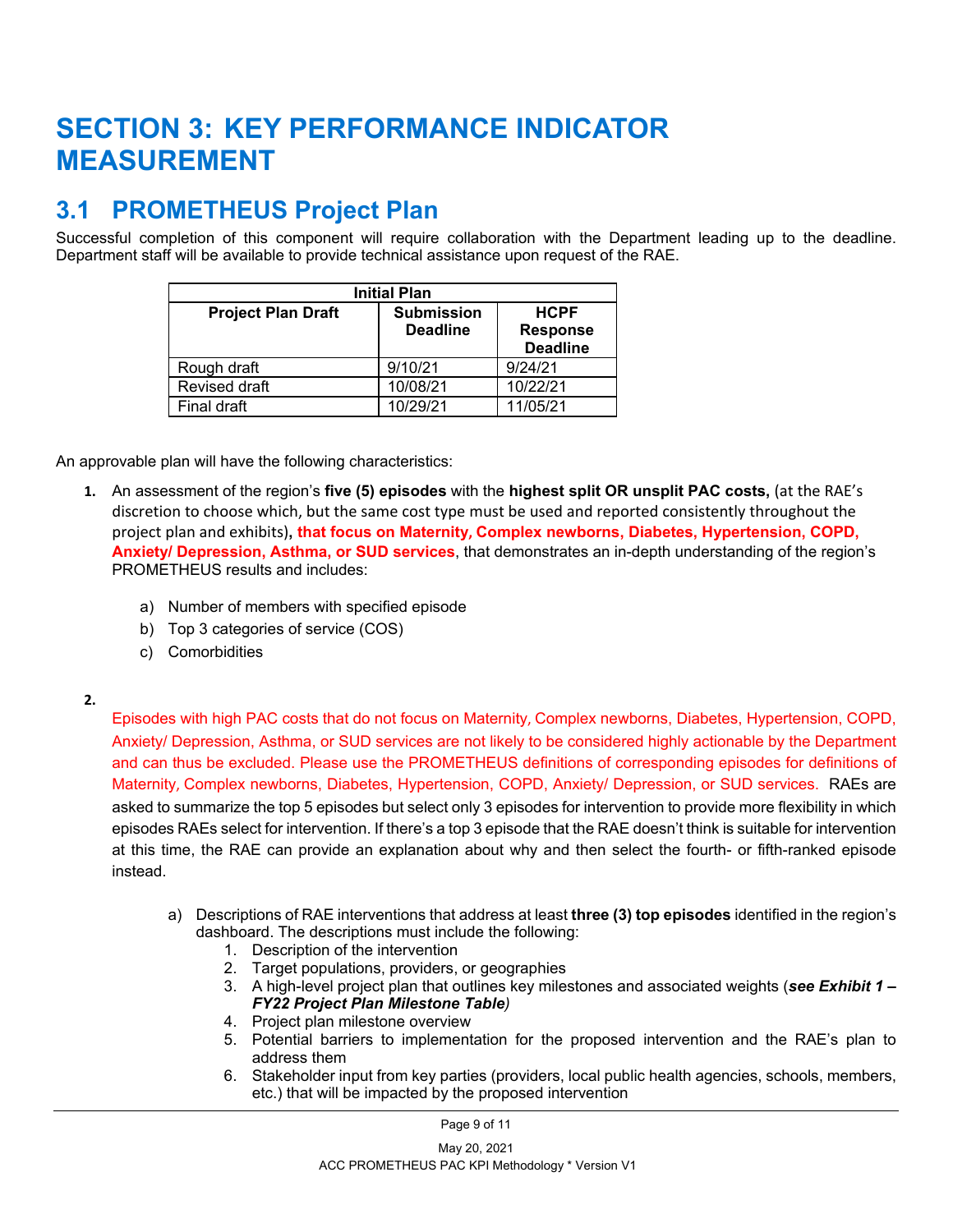- 7. Restatement of the Department's unresolved questions/concerns raised asked when reviewing the previous draft and the RAE's responses
- b) Project Plan Milestone Table as described below for each proposed intervention. Key milestones are called out for tracking for Process Measure Component 2 (described below). *(See Exhibit B)*

#### **3.2 PROMETHEUS Milestone Table**

**Description and Parameters:** As part of the Project Plan, RAEs will identify key milestones for each intervention. Key milestones will be documented in a "Milestone Weight Table" for each proposed intervention (see example below). Each milestone will be assigned a weight by the RAE to indicate the relative importance and resource intensity. **The sum of the weights across all interventions and all milestones must total 100.** There should be a minimum of 3 and maximum of 8 milestones for each intervention.

KPI payments will be earned based on the percentage of points earned, as calculated in the Project Plan Milestone Tables. **If a milestone was completed on time, points equal to the milestone's weight are earned. If a milestone wasn't completed on time, no points are earned for that milestone.**

At the end of each quarter (except Quarter 1), the Department can calculate the percentage of available points earned for milestones occurring that quarter. If a RAE earns 90% of the possible points, 100% of the remaining KPI funds will be awarded. If the RAE earns 80-89% of the points possible, 75% of the remaining KPI funds will be awarded. If less than 80% of the possible points are earned, no KPI payment will be awarded. See the table below.

| <b>Milestone Payment Tiers</b> |  |  |  |
|--------------------------------|--|--|--|
| <b>Payment</b><br>%            |  |  |  |
| 100%                           |  |  |  |
| 75%                            |  |  |  |
| 0%                             |  |  |  |
|                                |  |  |  |

|                | Sample Milestone Weight Table                           |                                                                        |                                                      |                |        |                           |                                  |              |
|----------------|---------------------------------------------------------|------------------------------------------------------------------------|------------------------------------------------------|----------------|--------|---------------------------|----------------------------------|--------------|
| #              | <b>PROMETHEUS</b><br><b>Episode</b><br><b>Addressed</b> | Intervention                                                           | <b>Milestone</b><br><b>Description</b>               | Deliverable(s) | Weight | <b>Due</b><br><b>Date</b> | <b>Completion</b><br><b>Date</b> | <b>Score</b> |
|                | Hypertension                                            | Telehealth<br>outreach<br>program<br>with primary<br>care<br>providers | Obtain<br>approval from<br>members to<br>participate |                | 10     | 6/30/20<br>22             | 3/31/2022                        | 10           |
| $\overline{2}$ | Hypertension                                            | Telehealth<br>outreach<br>program<br>with primary<br>care<br>providers | Determine how<br>to measure<br>participation         |                | 5      | 6/30/20<br>22             | 4/30/2022                        | 5            |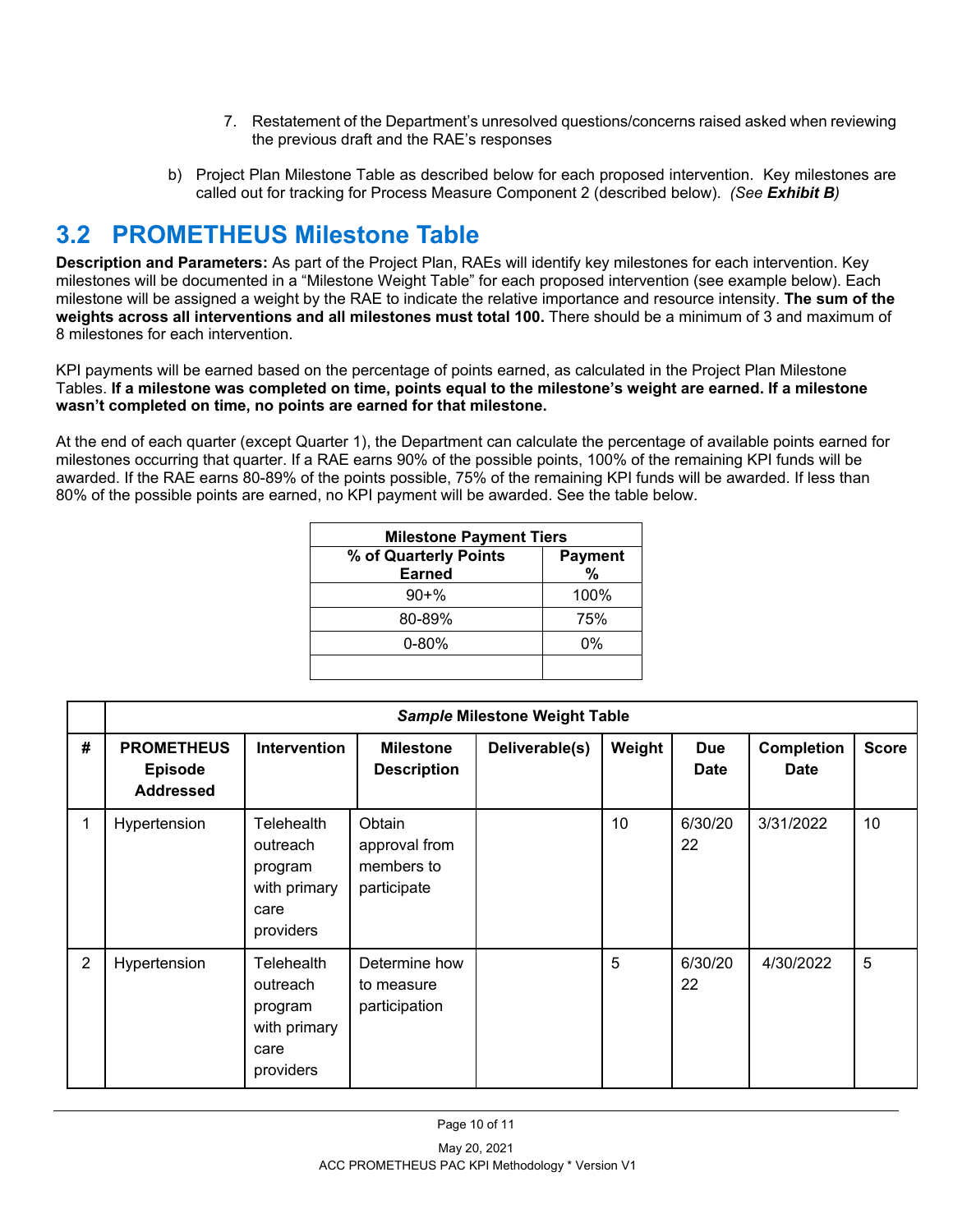| 3               | Hypertension | Telehealth<br>outreach<br>program<br>with primary<br>care<br>providers        | Establish a<br>follow-up<br>protocol for<br>members who<br>aren't<br>participating       | 5  | 6/30/20<br>22 | 5/31/2022 | 5            |
|-----------------|--------------|-------------------------------------------------------------------------------|------------------------------------------------------------------------------------------|----|---------------|-----------|--------------|
| 4               | Hypertension | <b>Telehealth</b><br>outreach<br>program<br>with primary<br>care<br>providers | Survey results<br>from survey<br>administered to<br>participants<br>about the<br>program | 5  | 6/30/20<br>22 | 4/30/2022 | 5            |
| $5\phantom{.0}$ | Hypertension | Telehealth<br>outreach<br>program<br>with primary<br>care<br>providers        | Next steps for<br>members who<br>successfully<br>complete<br>program                     | 10 | 6/30/20<br>22 | 7/8/2022  | $\mathbf{0}$ |
|                 |              | <b>Total</b>                                                                  |                                                                                          | 35 |               |           | 25           |

#### **3.2.1 Submission of Milestone Deliverables**

Milestone deliverables must be submitted within 7 calendar days of the due date specified in the final Project Plan Milestone Table. Each deliverable should be named with the episode being addressed and milestone number (e.g., "Hypertension 1 Obtain Approval for Participation" The RAE contact listed on the Project Plan will receive an emailed Deliverable Response Letter confirming acceptance of the deliverable within 14 days of submission.

#### **3.3 Reporting Requirements Between 10/9/20 and 6/30/22**

After Project Plans have been finalized, the Department will not require any routine status reporting from RAEs. Reporting will be limited to identification and resolution of obstacles preventing timely implementation.

In the event that a RAE misses a deadline, within two weeks of the missed deadline, the Department should receive a 1-2 page report specifying why the deadline was missed and what steps they'll take to ensure any downstream milestones are not impacted.

If the RAE believes they're encountering a systemic or fundamental issue (e.g., a supply shortage) that will prevent them from implementing future steps on time, they'll need to submit a 2-3-page report describing the issue they're encountering and proposing revised timelines. The Department should be notified (in writing) of the potential issue as soon as possible – before a deadline is missed – if feasible. After notifying the Department, the RAE should submit its revised plan to the Department within 3 weeks; the Department should approve or modify and then approve the plan within 2 weeks.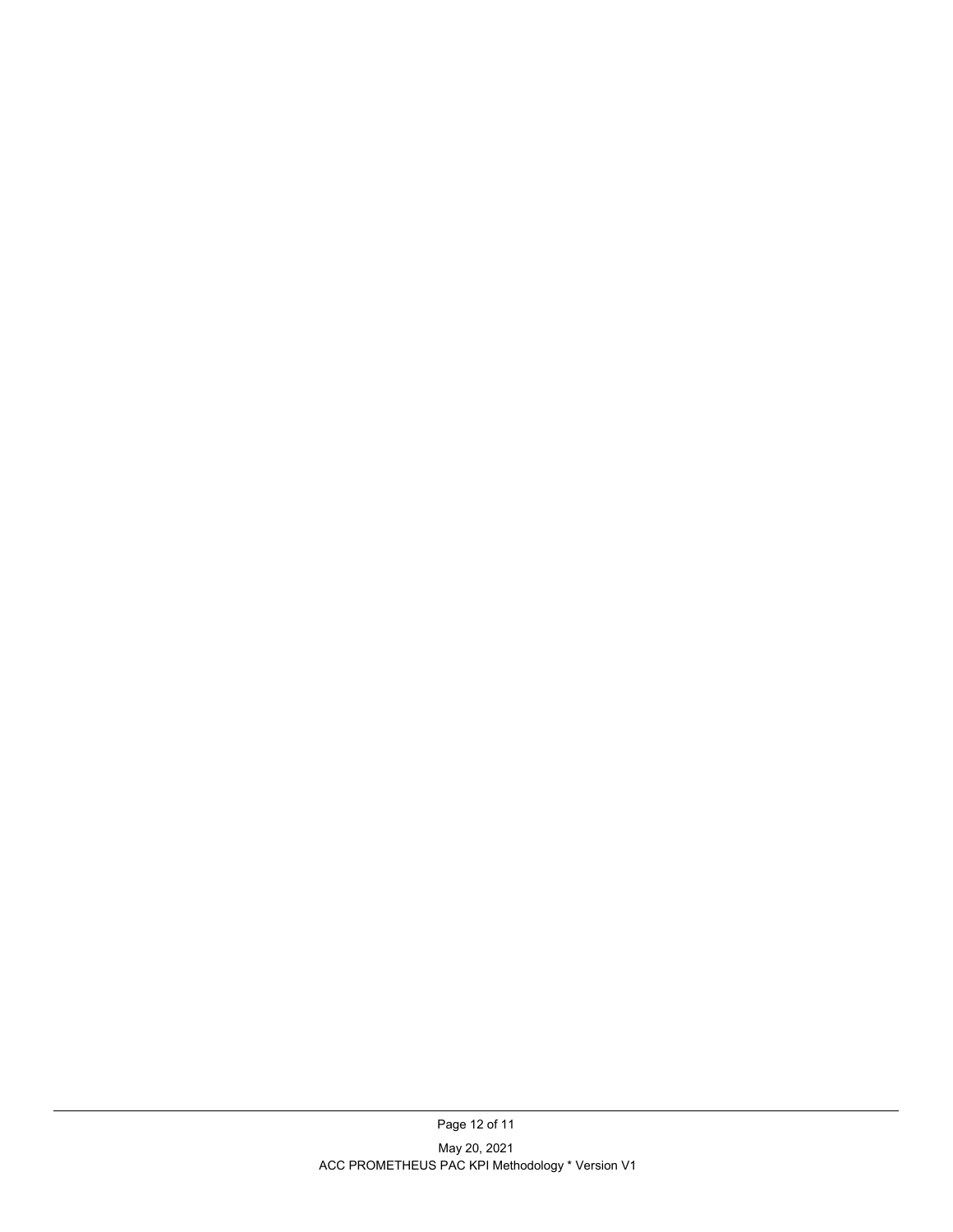## **SECTION 4: RISK ADJUSTMENT**

#### **4.1 Overview**

The PROMETHEUS model normalizes risk but does not explicitly adjust for it. The Department is currently exploring nonendogenous risk adjustment methodology options.

Please note that outside of hospital stays for chronic conditions that the model considers to be 100% PAC, pharmacy services will always be labeled as 0% PAC.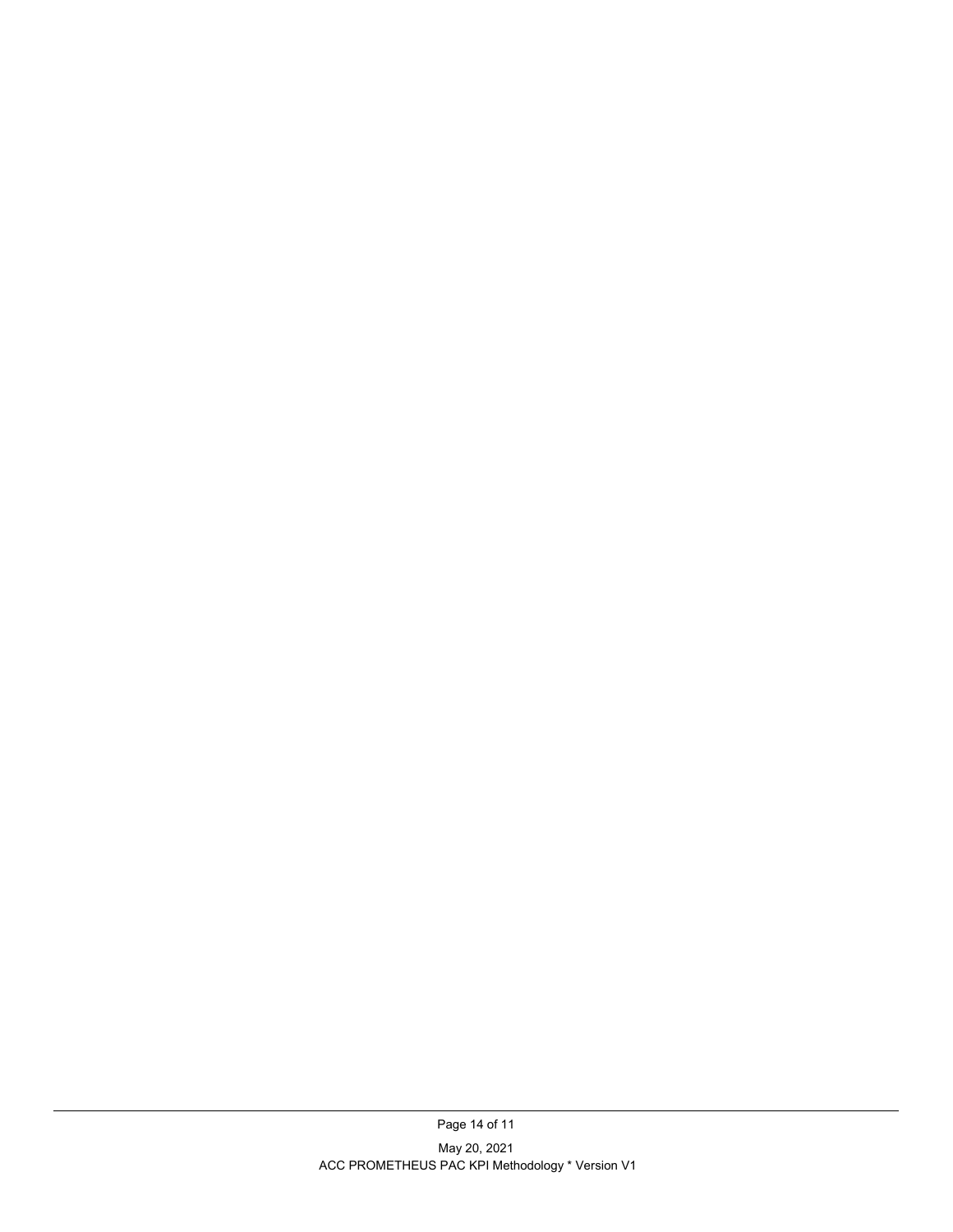## **SECTION 5: PAYMENT TIERS**

Targets for Tier 1 and Tier 2 incentive payments are established by the Department. Targets are based on an improvement percentage as compared to regional RAE performance during a baseline period. Two different targets are set for each KPI: Tier 1 Target and Tier 2 Target, which equate to different incentive payment amounts if a tier is met during the evaluation period.

### **5.1 Incentive Payment Amounts PMPM**

The \$4 PMPM withhold will be evenly distributed among each of the KPI measures identified for the year.

For the second year of the program, payment for the PROMETHEUS PAC KPI will be established as follows:

| KPI                                        | Tier 1 Payment | Tier 2 Payment |
|--------------------------------------------|----------------|----------------|
| <b>Potentially Avoidable Complications</b> | \$0.428 PMPM   | \$0.571 PMPM   |